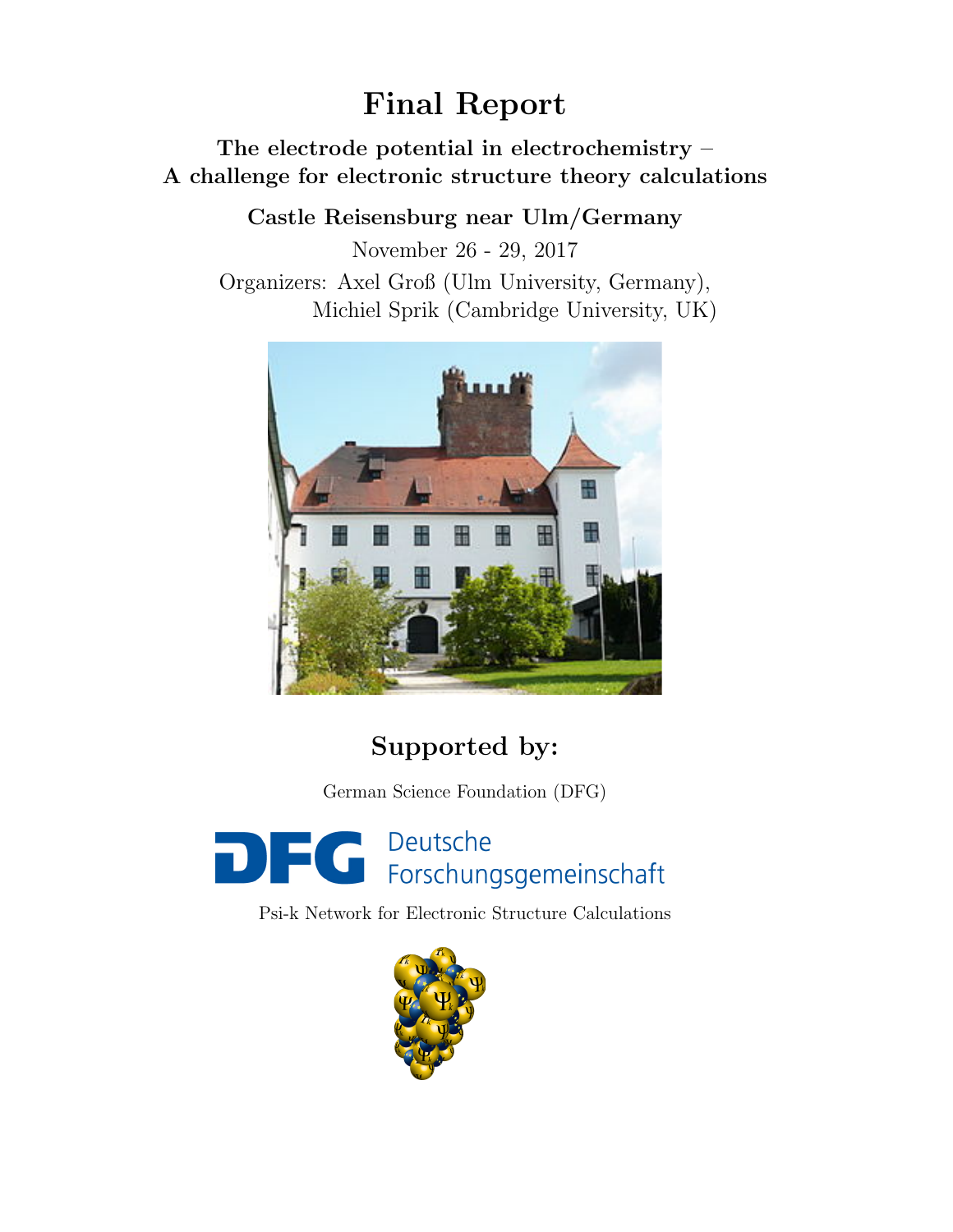## Final Report

Processes at electrochemical electrode-electrolyte interfaces are of tremendous technological importance, in particular in the context of electrochemical energy storage and conversion. Still, atomistic details of structures and processes at these interfaces are often still not known. This calls for a close collaboration between experiment and theory on an atomistic level. However, quantum chemical studies addressing atomistic details of electrochemical interfaces face severe fundamental theoretical, computational and numerical challenges.

Among of the most severe poblems is the proper theoretical quantum chemical description of the electrode potential. In electrochemistry, structures and properties at the electrodeelectrolyte interface are governed by the electrode potential which has to be kept constant along the simulation of electrochemical processes. Yet, almost all of the first-principles electronic structure studies addressing electrochemical systems are performed in the socalled constant charge mode which, however, does not correspond to the set up used in electrochemistry experiments. It was the purpose of this purely theoretical workshop, organized by Axel Groß (Ulm University, Germany) and Michiel Sprik (Cambridge University, UK), to bring together experts in the field of theoretical electrochemistry to review the current status of the field, but also to identify promising future developments. Although the main focus of the workshop was the proper theoretical description of varying electrode potentials, also other issues such as the appropriate modeling of liquid electrolytes were addressed. Besides financial support by the Psi-k Network for Electronic Structure Calculations, additional support of 13,500 EUR was provided by the German Science Foundation (DFG) which together with the contribution by Psi-k covered the expenses of the workshop.

Castle Reisensburg is an ideal location to host a workshop with about 60 participants. The participants can stay on the location which foster discussions from the morning up to late at night. Workshop announcements were posted on the internet, and already three months before the workshop started it was overbooked which confirmed that the topic of the workshop was timely. The participants including the invited speakers originated from all over the globe (see the list at the end of this report). Besides 22 participants from Germany there were 7 from Switzerland, 6 from the UK, 2 from Finland, 2 from Sweden, 2 from the Netherlands, 1 from Denmark, 1 from Ireland, 1 from Italy, 1 from France, 1 from Spain, and 1 from Slovenia. In total, 13 participants were from overseas, 10 from the USA, 1 from Canada, 1 from Japan, 1 from China. The list of participants included 45 researchers on the postdoctoral and higher level and 15 doctoral students.

As mentioned above, the talks covered various aspects of the appropriate theoretical modeling of electrochemical electrode/electrolyte interfaces. The workshop was opened by Minoru Otani, AIST Tsukuba, Japan, who had developed a first-principles constant potential scheme based on the implementation of a potentiostat in order to avoid numerical instabilities. The second opening talk was given by a rather prominent speaker, Jens Nørskov from Stanford University, USA, who described the current state and challenges with respect to the theoretical treatment of electrocatalytic reactions.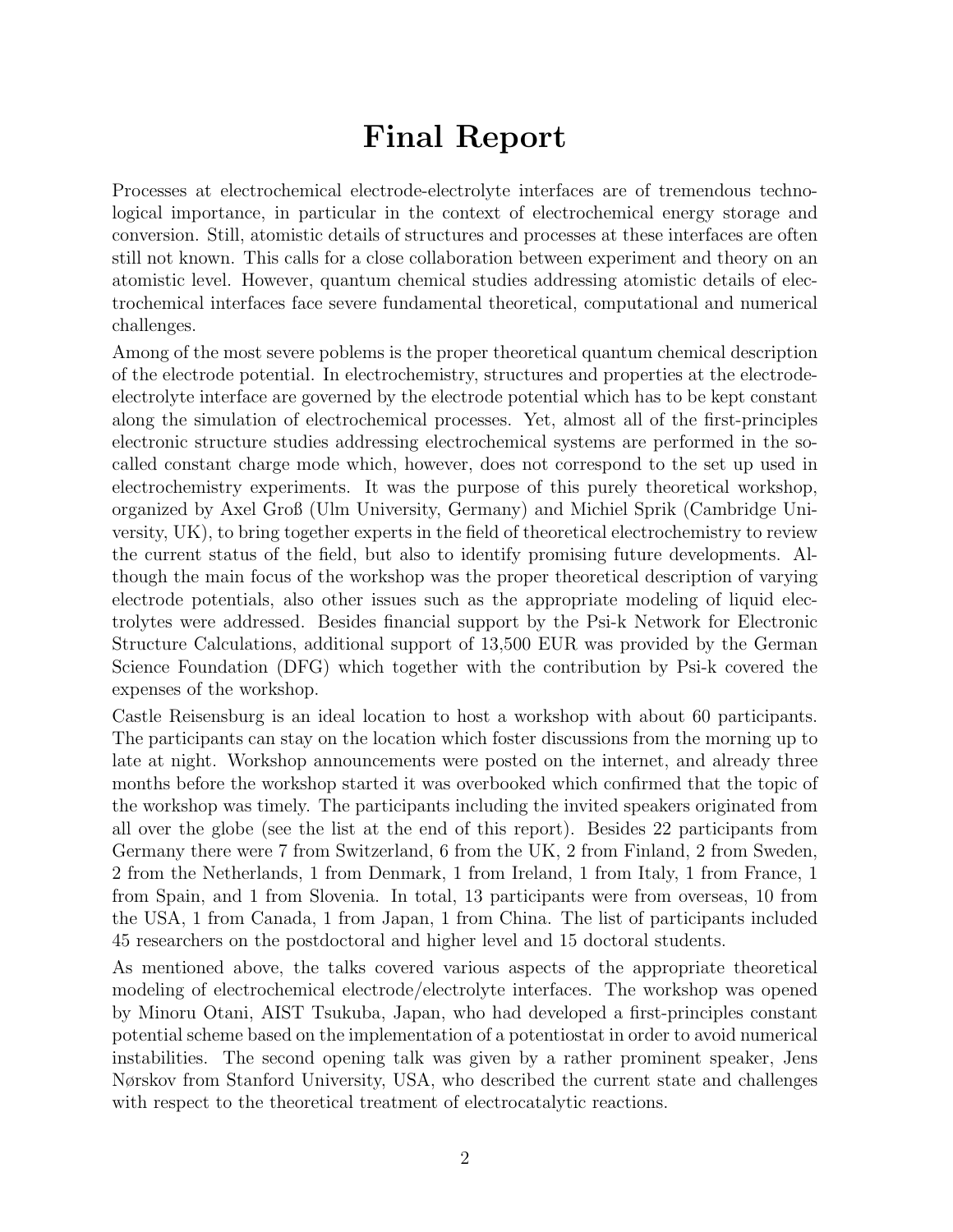The second day was devoted to talks addressing the consideration of the electrode potential and liquid electrolytes in the description of structures and processes at electrochemical interfaces. In addition, Quiang Cui, University of Wisconsin, USA, presented a talk on equilibrium and non-equilibrium simulations of solid/liquid/biomolecule interfaces in order to broaden the scope of the workshop. Before dinner, every poster presenter had the chance to present his poster in a two-slide presentation. The disccussions in the poster session after dinner were very fruitful and intensive.

The talks on the third day were mainly devoted to the influence of the electrolyte on electrochemical processes. In order to avoid the numerically rather expensive statistical averaging over many atomic configurations, recently implicit solvent models have become rather popular. In this approach, the solvent is represented by a polarizable continuum. Opportunities, but also limitations of this approach were carefully analyzed. One of the highlights of this workshop was the presentation of Jörg Neugebauer, MPI for Iron Research, Düsseldorf, who presented a a novel approach that allows to run molecular dynamics simulations of reactions at electrodes under controlled potentiostat conditions and that can be easily implemented in standard DFT codes. The last two talks were given by two young researchers whose presentations were selected from the contributed talks. The third day ended with the conference dinner which provided a nice framework for the ongoing discussions about the appropriate theoretical description of electrochemical interfaces.

The last day started with two invited talks, followed again by two talks of young researchers, before the workshop was wrapped up by the two organizers. There are certainly still many challenges associated with the theoretical modeling of electrochemical interfaces. The field of atomistic theoretical electrochemistry has not matured yet, as many different theoretical, computational and numerical techniques are applied, and there is still a significant need for the development of reliable theoretical methods and algorithms. Still, some promising approaches have been presented in this workshop. In particular, it has now been generally accepted that the proper consideration of the electrochemical environment is crucial in order to reliably describe processes and structures at these interfaces.

This field is also particularly interesting for young researchers, as reflected by the large number of 15 doctoral students who registered for the workshop. It combines challenging scientific, theoretical and numerical questions with a high societal relevance with respect to the electrochemical energy storage and conversion which will be a cornerstone of our future energy technology. The format of the workshop providing ample time for discussions at a stimulating location allowed intensive interactions between junior and senior scientists. Besides the review of the current status of the field and the identification of promising future developments we consider numerous and active participation of young researchers starting from the doctoral level as one of the main achievements of the workshop.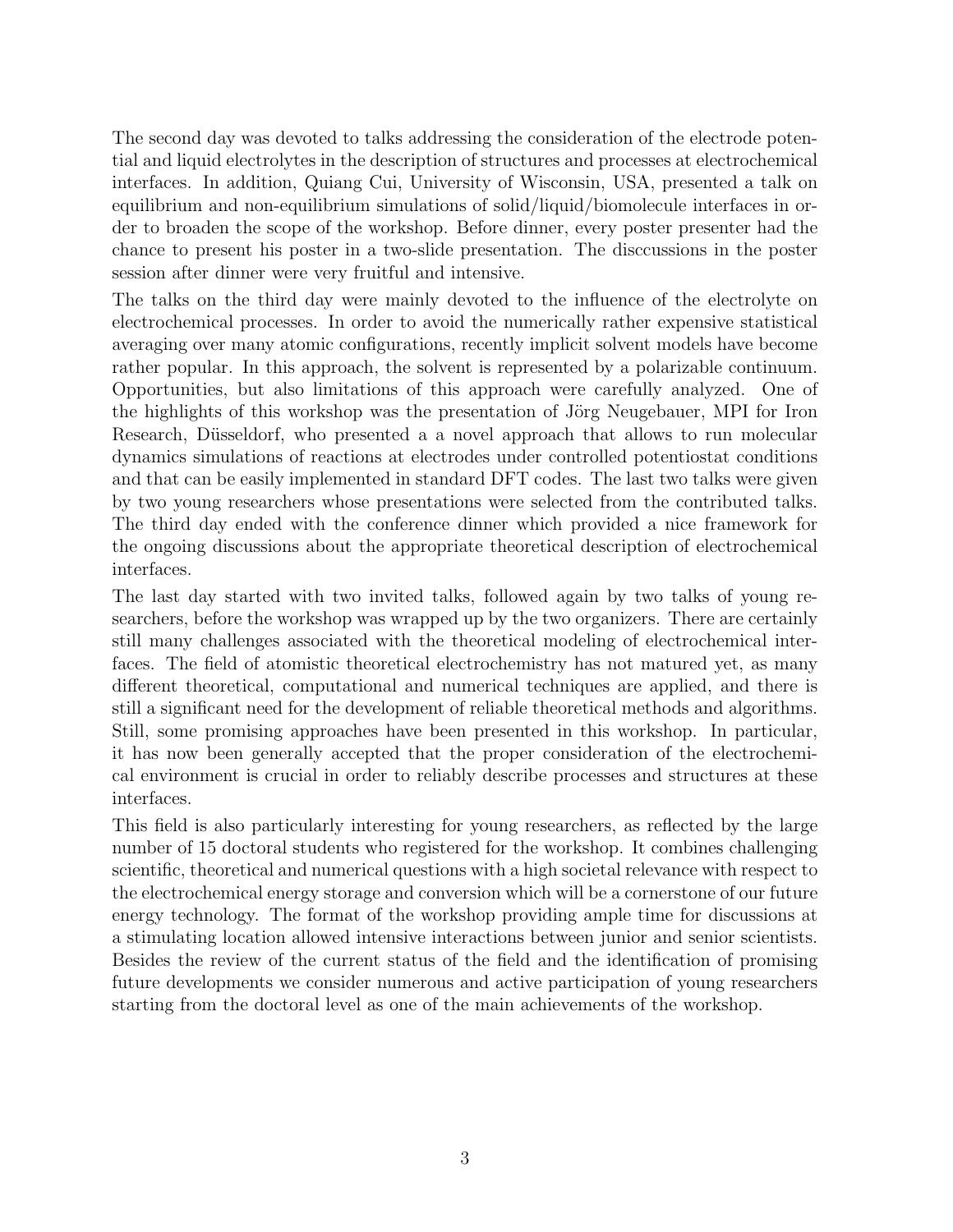# Meeting programme

### Schedule Sunday, November 26, 2017

|                              | $14:00 - 18:30$ Arrival and registration |                                                                                                                                                   |
|------------------------------|------------------------------------------|---------------------------------------------------------------------------------------------------------------------------------------------------|
| $18:30 - 20:00$              | Dinner                                   |                                                                                                                                                   |
| $20:00 - 20:15$              | Axel Groß, Michiel Sprik                 | Introduction                                                                                                                                      |
| $20:15 - 21:00$              | Minoru Otani                             | Electrochemical reaction simulations at metal/liquid inter-<br>faces using effective screening medium $+$ implicit classical<br>solvation methods |
| $21:00 - 21:45$ Jens Nørskov |                                          | Describing catalytic reactions at the electrified solid-liquid<br>interface                                                                       |

### Monday, November 27, 2017

| $08:00 - 09:00$                    | <b>Breakfast</b>               |                                                                                                   |
|------------------------------------|--------------------------------|---------------------------------------------------------------------------------------------------|
| $09:00 - 09:45$                    | Jean-Sebastian Filhol          | Insights into electrochemical modelling and effects at inter-<br>faces                            |
| $09:45 - 10:30$                    | Karen Chan                     | Modelling the electrochemical interface:<br><i>applications to</i><br>CO <sub>2</sub> reduction   |
| $10:30 - 11:00$                    | Coffee break                   |                                                                                                   |
| $11:00 - 11:45$                    | Clotilde Cucinotta             | Pt-water double layer structure in realistic solution condi-<br>tions                             |
| $11:45 - 12:30$                    | Qiang Cui                      | simulations<br>Equilibrium<br>and<br>non-equilibrium<br>of<br>solid/liquid/biomolecule interfaces |
| $12:30 - 14:30$                    | Lunch                          |                                                                                                   |
| $14:30 - 15:15$                    | Harald Oberhofer               | Modelling photo-electrochemistry beyond the computational<br>hydrogen electrode                   |
| $15:15 - 16:00$<br>$16:00 - 16:30$ | Karsten Reuter<br>Coffee break | <i>Implicit Solvation Methods in the FHI-aims Code</i>                                            |
| $16:30 - 18:00$<br>$18:00 - 20:00$ | Dinner                         | Short presentation of posters                                                                     |
| $20:00 - 22:00$                    | Poster Session                 |                                                                                                   |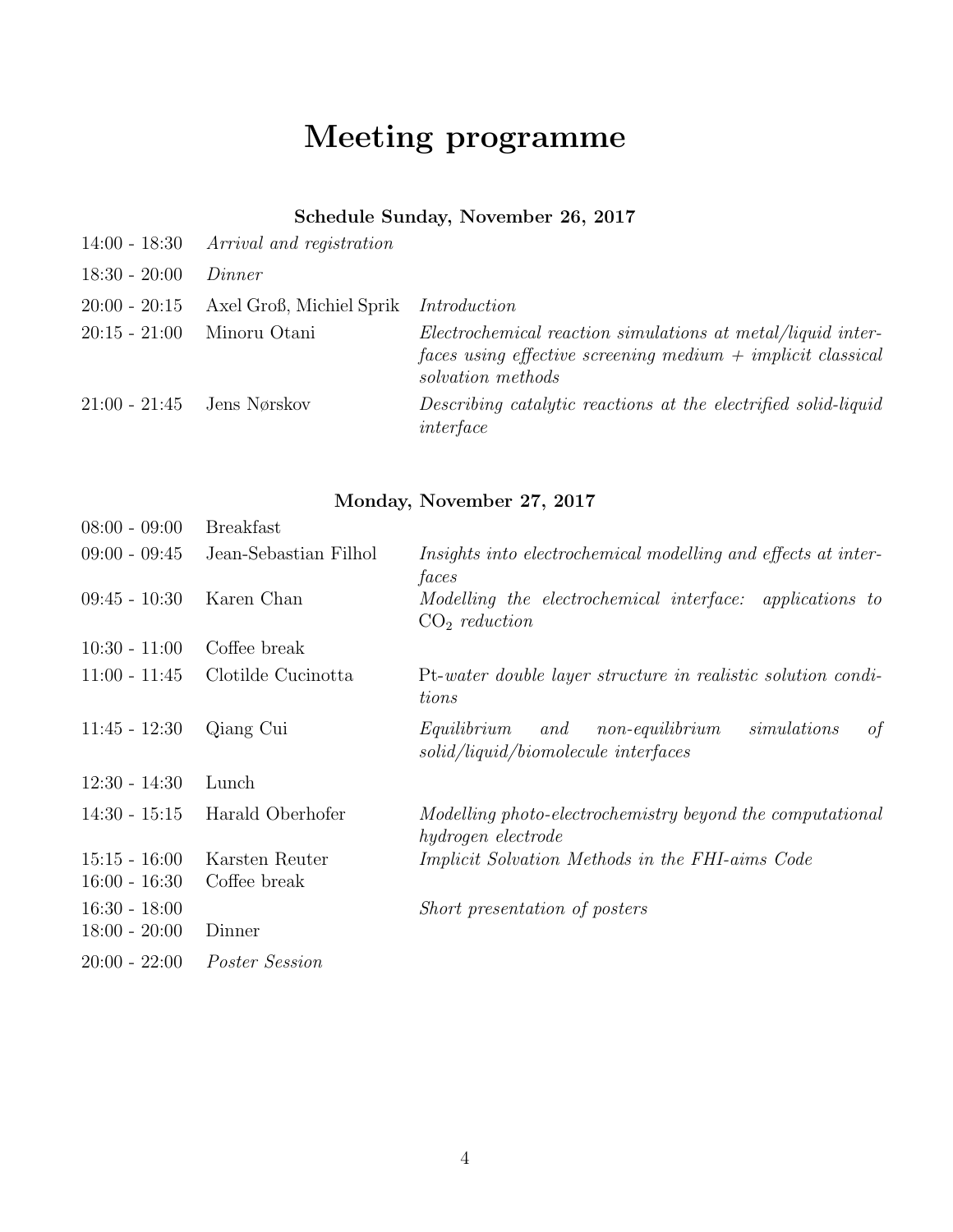### Tuesday, November 28, 2017

| $08:00 - 09:00$ | <b>Breakfast</b>    |                                                                                                        |
|-----------------|---------------------|--------------------------------------------------------------------------------------------------------|
| $09:00 - 09:45$ | Oliviero Andreussi  | Continuum approaches in electrochemistry: methods, and<br>applications of ENVIRON                      |
| $09:45 - 10:30$ | Johannes Lischner   | Ab initio electrochemistry with joint density-functional the-<br>ory                                   |
| $10:30 - 11:00$ | Coffee break        |                                                                                                        |
| $11:00 - 11:45$ | Jan Rossmeisl       | <i>Ions Influence on Electrocatalysis</i>                                                              |
| $11:45 - 12:30$ | Jun Cheng           | Simulating electrochemical interfaces using DFTMD                                                      |
| $12:30 - 14:30$ | Lunch               |                                                                                                        |
| $14:30 - 15:15$ | Mira Todorova       | Selective stabilization of polar oxide surfaces in electro-<br><i>chemical</i> environment             |
| $15:15 - 16:00$ | Jörg Neugebauer     | A first principles approach to model electrochemical reac-<br>tions in an electrolytic cell            |
| $16:00 - 16:30$ | Coffee break        |                                                                                                        |
| $16:30 - 17:15$ | Alfredo Pasquarello | Energy Levels in Liquid<br>Water<br>Electron<br>and<br><sub>at</sub><br>Semiconductor-Water Interfaces |
| $17:15 - 17:45$ | Ho Viet Thang       | DFT Study of Electron Transfer at $\text{ZnO/X}(111)$ Interfaces<br>$(X=Cu, Ag, Au)$                   |
| $17:45 - 18:15$ | Jinggang Lan        | Insights into the interface $CO/Pt(111)$ with water from<br><i>First-Principles Simulations</i>        |
| $18:30 - 21:00$ | Conference Dinner   |                                                                                                        |
| $21:00 -$       | Social Event        |                                                                                                        |

### Wednesday, November 29, 2017

| $08:00 - 09:00$ | <b>Breakfast</b>         |                                                                                                                          |
|-----------------|--------------------------|--------------------------------------------------------------------------------------------------------------------------|
| $09:00 - 09:45$ | Michael Eikerling        | Deciphering the Oxygen Reduction Reaction with Theory<br>and Computation                                                 |
| $09:45 - 10:30$ | Wolfgang Schmickler      | Charge and Potential in Nanotubes and -slits                                                                             |
| $10:30 - 11:00$ | Coffee break             |                                                                                                                          |
| $11:00 - 11:30$ | Sung Sakong              | Thermodynamic description of the pH dependence of the<br>potential of zero charge (pzc) on a $Pt(111)$ electrode         |
| $11:30 - 12:00$ | Ian McCrum               | Approximating the effects of solvent and electric field: Un-<br>derstanding the pH dependence of $H/OH$ adsorption on Pt |
| $12:00 - 12:15$ | Axel Groß, Michiel Sprik | <i>Concluding remarks</i>                                                                                                |
| $12:15 - 13:30$ | Lunch                    |                                                                                                                          |
| 13:30           | Departure                |                                                                                                                          |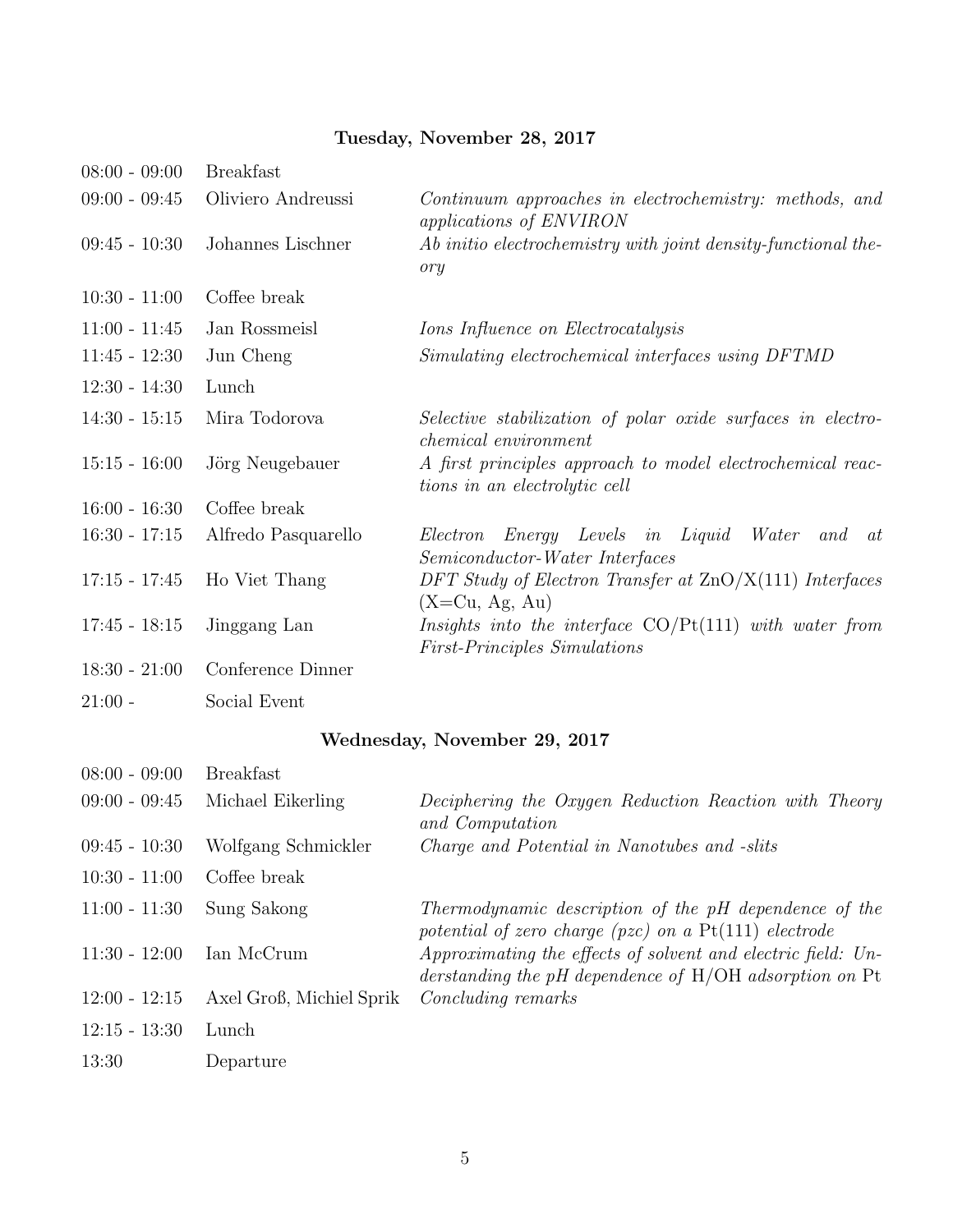List of participants

|                 | Name                            | Affiliation                        | Role             |
|-----------------|---------------------------------|------------------------------------|------------------|
| $\mathbf{1}$    | Dr. Oliviero Andreussi          | EPFL Lausanne, Switzerland         | Speaker          |
| $\overline{2}$  | Dr. Lars Blumenthal             | Imperial College London, UK        | Poster Presenter |
| 3               | Dr. Assil Bouzid                | EPFL Lausanne, Switzerland         | Poster Presenter |
| $\overline{4}$  | Dr. Vanessa Bukas               | Stanford University, USA           | Poster Presenter |
| $\overline{5}$  | Dr. Miguel Caro                 | Aalto University, Finland          | Poster Presenter |
| $6\phantom{.}6$ | Arcesio Castaneda Medina        | Ruhr University Bochum             | Poster Presenter |
| $\overline{7}$  | Dr. Karen Chan                  | Stanford University, USA           | <b>Speaker</b>   |
| 8               | Dr. Leanne D. Chen              | CalTech, Los Angeles, USA          | Poster Presenter |
| 9               | Prof. Dr. Jun Cheng             | Xiamen University, China           | Speaker          |
| 10              | Dr. Stephen J. Cox              | Cambridge University, UK           | Poster Presenter |
| 11              | Dr. Clotilde Cucinotta          | Trinity College Dublin, Ireland    | Speaker          |
| 12              | Prof. Dr. Quiang Cui            | Univ. of Wisconsin, USA            | Speaker          |
| 13              | Colin Dickens                   | Stanford University, USA           | Poster Presenter |
| 14              | Dr. Katharina Doblhoff-Dier     | Leiden University, Netherlands     | Participant      |
| 15              | Prof. Dr. Michael Eikerling     | Simon Fraser Univ., Canada         | Speaker          |
| 16              | Dr. Holger Euchner              | Helmholtz Institute Ulm            | Participant      |
| 17              | Meredith Fields                 | Stanford University, USA           | Poster Presenter |
| 18              | Prof. Dr. Jean-Sebastian Filhol | Universite Montpellier, France     | Speaker          |
| 19              | Dr. Guiseppe Fisicaro           | University of Basel, Switzerland   | Poster Presenter |
| 20              | Dr. Zdenek Futera               | University College London, UK      | Poster Presenter |
| 21              | Dr. Aleksej Goduljan            | Ulm University                     | Participant      |
| 22              | Prof. Dr. Axel Groß             | Ulm University                     | Organizer        |
| 23              | Dr. Svante Heström              | Stockholm University, Sweden       | Poster Presenter |
| 24              | Maximilian Hödl                 | MPI-FKF Stuttgart                  | Poster Presenter |
| 25              | Dr. Nicolas Hörmann             | EPFL Lausanne, Switzerland         | Speaker          |
| 26              | Prof. Dr. Marcella Ianuzzi      | University Zurich, Switzerland     | Participant      |
| 27              | Markus Jäckle                   | Helmholtz Institute Ulm            | Participant      |
| 28              | Dr. Fernanda Juarez             | $\overline{\text{Ulm}}$ University | Participant      |
| 29              | Charlotte Kirk                  | Stanford University, USA           | Poster Presenter |
| 30              | Dr. Manuel Kolb                 | Stockholm University, Sweden       | Poster Presenter |
| 31              | Anja Kopac Lautar               | University of Ljubljana, Slovenia  | Poster Presenter |
| 32              | Jinggang Lan                    | University Zurich, Switzerland     | Poster Presenter |
| 33              | Dr. Johannes Lischner           | Imperial College London, UK        | Poster Presenter |
| 34              | Dr. Matthias May                | Cambridge University, UK           | Poster Presenter |
| 35              | Dr. Ian McCrum                  | Leiden University, Netherlands     | Speaker          |
| 36              | Dr. Markus Melander             | University of Jyväskylä, Finland   | Poster Presenter |
| 37              | Dr. Maryam Naderian             | Ulm University                     | Participant      |
| 38              | Prof. Dr. Jörg Neugebauer       | MPI Düsseldorf, Germany            | Speaker          |
| 39              | Dr. Huu Chuong Nguyën           | ICIQ Barcelona, Spain              | Poster Presenter |
| 40              | Prof. Dr. Jens Nørskov          | Stanford University, USA           | Speaker          |
| 41              | Dr. Harald Oberhofer            | TU Munich, Germany                 | Speaker          |
| $42\,$          | Daniel Opalka                   | TU Munich, Germany                 | Participant      |
| 43              | Prof. Dr. Minoru Otani          | AIST Tsukuba, Japan                | Speaker          |
| 44              | Dennis Pache                    | Ruhr University Bochum             | Poster Presenter |